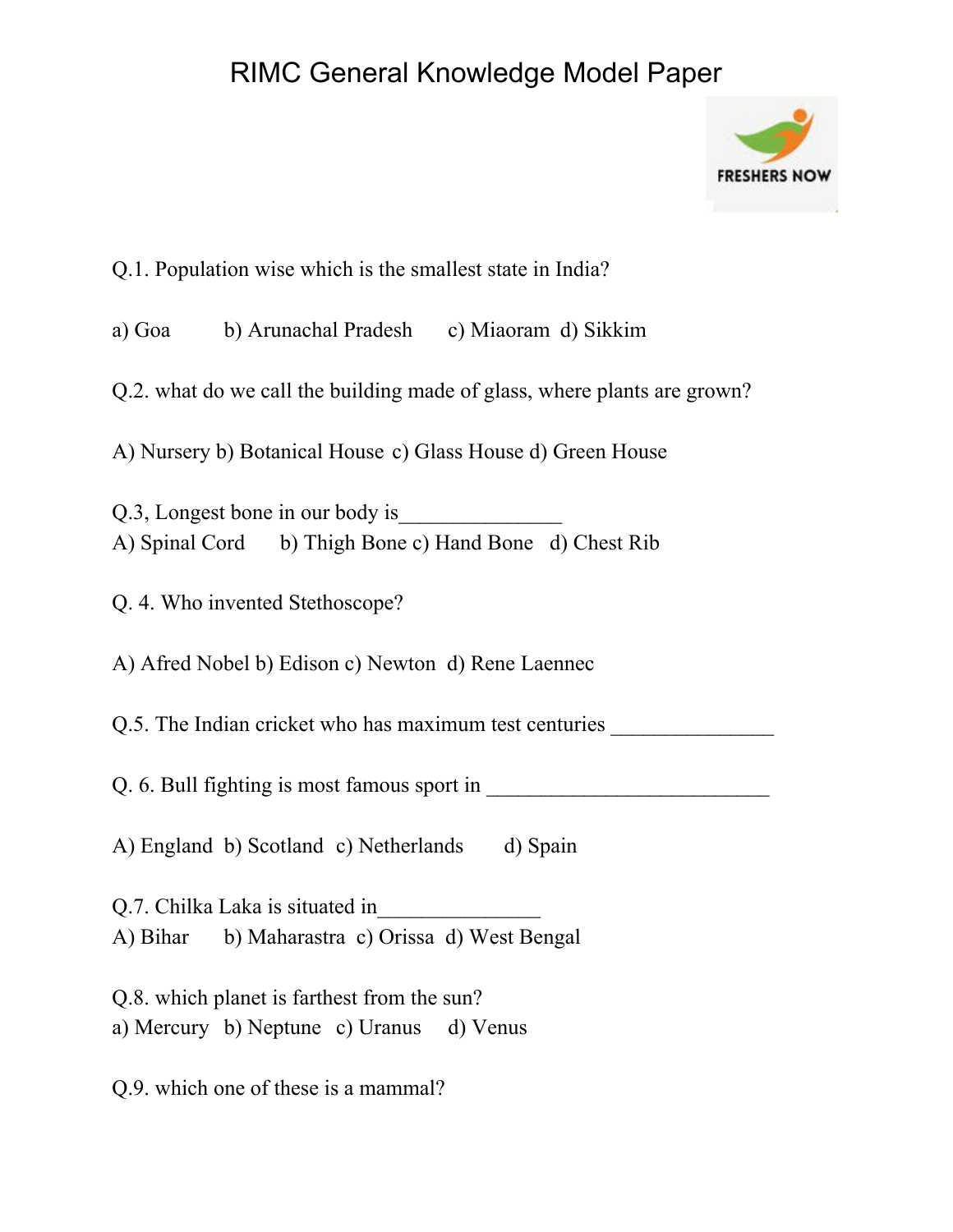## RIMC General Knowledge Model Paper



|                                                                                                            |  | a) Bat b) Crocodile c) Penguin d) Tortoise    |                                                                                                                                  |                                                                              |
|------------------------------------------------------------------------------------------------------------|--|-----------------------------------------------|----------------------------------------------------------------------------------------------------------------------------------|------------------------------------------------------------------------------|
| Q.10. an electric bulb has a filament made of                                                              |  |                                               |                                                                                                                                  |                                                                              |
|                                                                                                            |  |                                               | a) Copper b) Iron c) Lead d) Tungsten                                                                                            |                                                                              |
| the following places?                                                                                      |  |                                               |                                                                                                                                  | Q.11. During India's freedom struggle the Sepoy Mutiny started from which of |
|                                                                                                            |  | a) Agra b) Gwalior c) Jhansi d) Meerut        |                                                                                                                                  |                                                                              |
|                                                                                                            |  | Q.12. Chandigarh was designed by              |                                                                                                                                  |                                                                              |
|                                                                                                            |  |                                               | a) Edward Lutyensb) Michelongo c) Nek Chand d) Le Corbuiser                                                                      |                                                                              |
|                                                                                                            |  | Q.13. To an Astronaut, the outer space appeas | a) White b) Black c) Deep Blue d) Crimson                                                                                        |                                                                              |
| Q.14. Which river flows by the side of the Taj Mahal?<br>a) Ganga b) Yamuna c) Saraswati d) Brahmaputra    |  |                                               |                                                                                                                                  |                                                                              |
|                                                                                                            |  |                                               | Sabha https://www.freshersnow.com/previous-year-question-papers/<br>a) Andra Pradesh b) Uttar Pradesh c) Madhya Pradesh d) Bihar | Q.15. Which Indian state sends the maximum number of members to the Lok      |
|                                                                                                            |  |                                               |                                                                                                                                  |                                                                              |
| Q.16. Which Bird is symbolic of love and peace?<br>a) Peacock b) Dove c) Parrot d) White Peacock           |  |                                               |                                                                                                                                  |                                                                              |
| Q.17. Which is the largest living animal on the earth?<br>a) Elephant b) Dinosaur c) Blue Whale d) Giraffe |  |                                               |                                                                                                                                  |                                                                              |
| Q.18. Who invented the Safety lifts in buildings?                                                          |  |                                               |                                                                                                                                  |                                                                              |